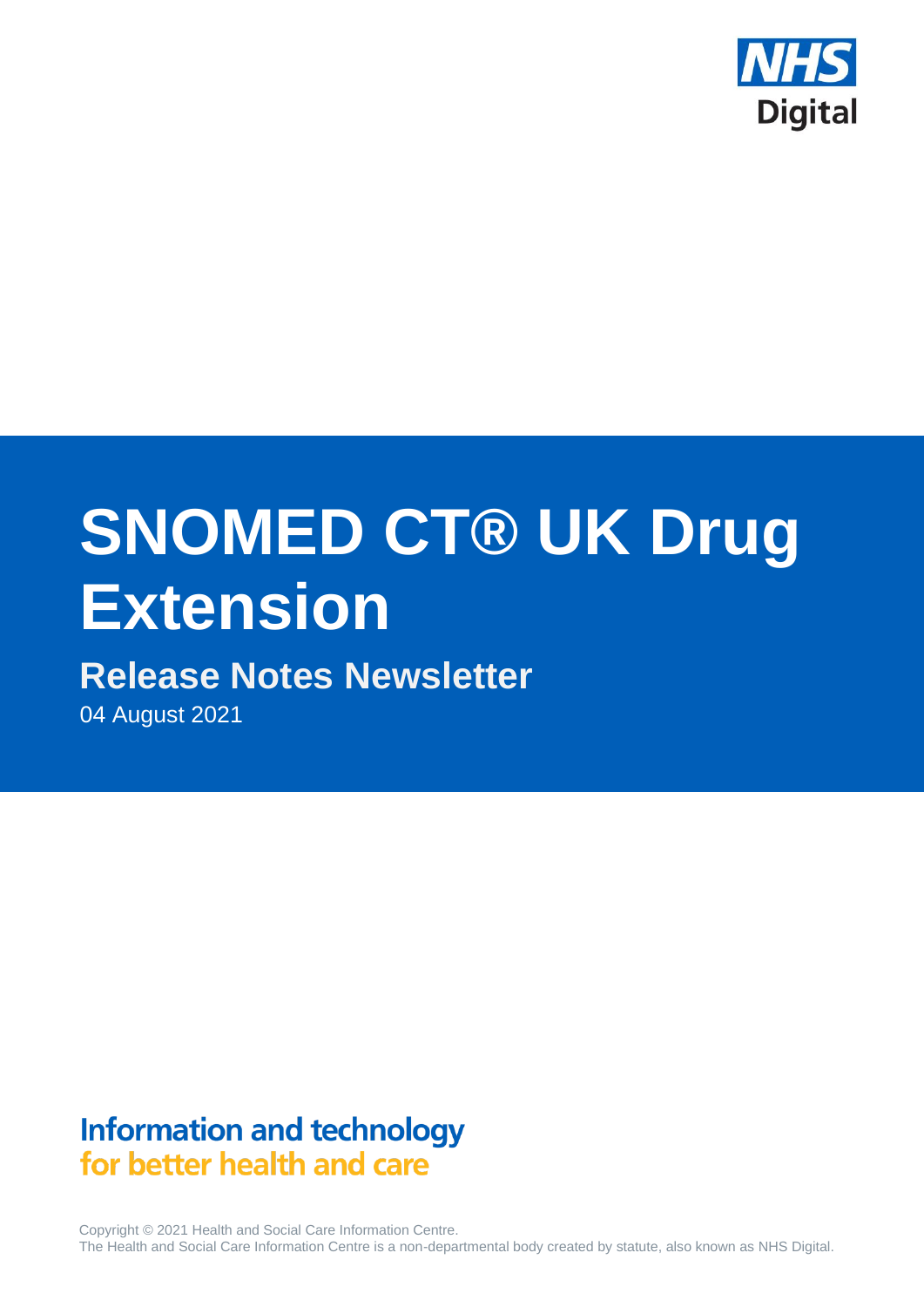#### This document covers the data provided in Release Format 2 (RF2) of SNOMED CT

The Release Notes Newsletter has been constructed to add further clarification to some dm+d content that has been identified as requiring such (due to e.g. differences between dm+d approach and that of current drug catalogues) and to communicate changes to the release and forthcoming changes to future releases.

This document is intended to be adjunct to, not a replacement, for other documentation already available, and should be read in conjunction with current published dm+d documentation available through the 'dm+d resources' section of the [dm+d website.](https://www.nhsbsa.nhs.uk/pharmacies-gp-practices-and-appliance-contractors/dictionary-medicines-and-devices-dmd) SNOMED CT UK Edition [notices and known issues](https://hscic.kahootz.com/connect.ti/t_c_home/view?objectId=14224752) are published on [Delen,](https://hscic.kahootz.com/connect.ti/t_c_home) the NHS Digital terminology and classifications collaboration site.

All queries (omissions, perceived inaccuracies etc) about this document should be directed to the NHS Digital, Standards Delivery helpdesk [\(information.standards@nhs.net\)](mailto:information.standards@nhs.net).

Please note:

- The content of this document is intended to support implementation and usage of dm+d and is not a replacement for good system design.
- This document will be subject to update further to user feedback and any changes to dm+d content or structure.
- Whilst the first section may see little change (but see note above) the final sections detail changes and forthcoming changes to specific releases and content will therefore be updated with each release.

\*This document is designed to support dm+d content in general but specifically the SNOMED CT<sup>1</sup> UK Drug Extension. For more information about all components and releases relating to dm+d see the [dm+d website](https://www.nhsbsa.nhs.uk/pharmacies-gp-practices-and-appliance-contractors/dictionary-medicines-and-devices-dmd)

<sup>1</sup> SNOMED® and SNOMED CT® are registered trademarks of the International Health Terminology Standards Development Organisation (IHTSDO®) [\(www.snomed.org\)](http://www.snomed.org/). SNOMED CT® was originally created by the College of American Pathologists.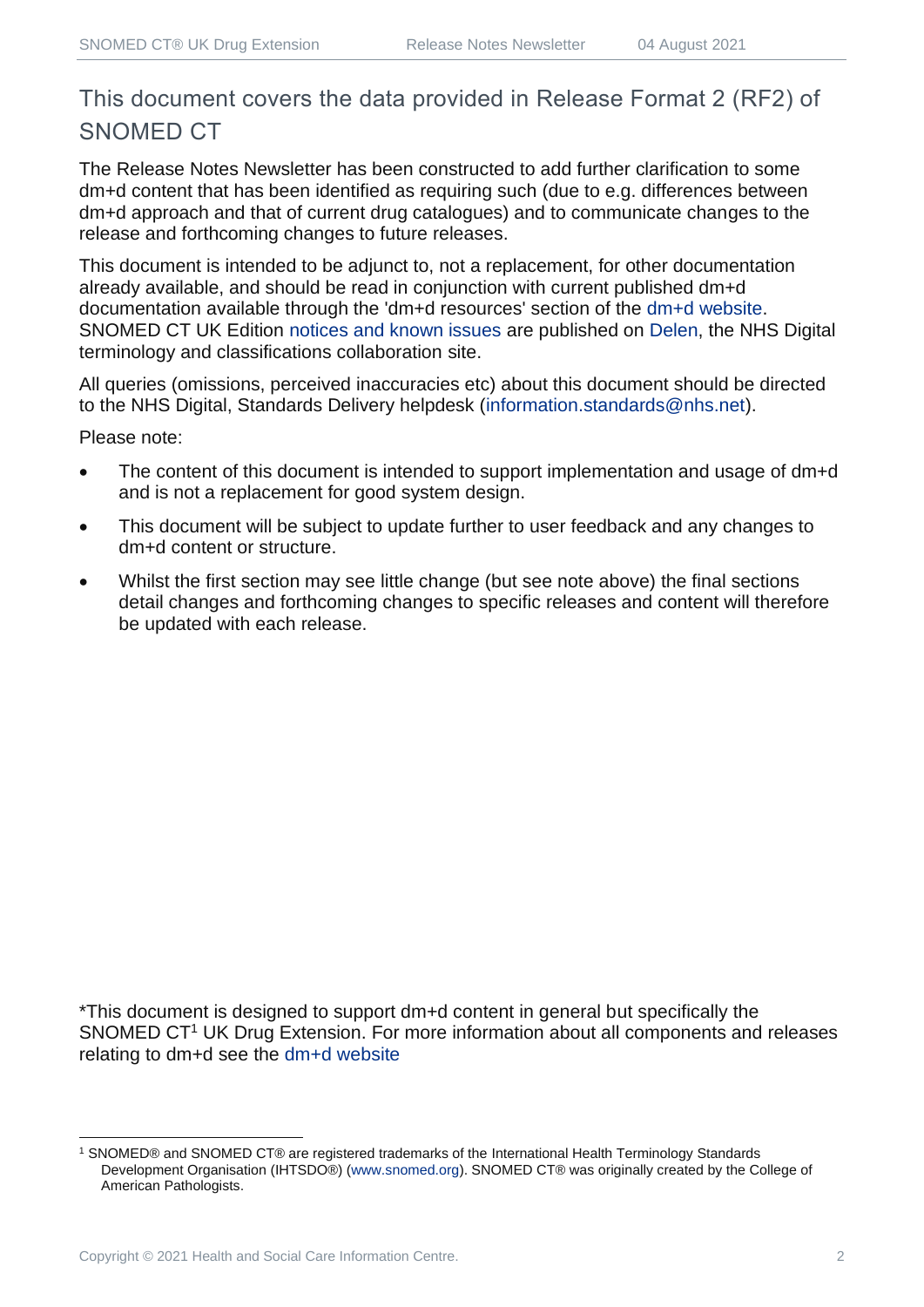#### COPYRIGHT

- This material includes SNOMED Clinical Terms® (SNOMED CT®) which is used by permission of the International Health Terminology Standards Development Organisation (IHTSDO). All rights reserved. SNOMED CT®, was originally created by The College of American Pathologists. "SNOMED" and "SNOMED CT" are registered trademarks of the IHTSDO.
- The NHS Dictionary of Medicines and Devices (dm+d) has been developed and is delivered through a partnership between the Health and Social Care Information Centre [\(digital.nhs.uk\)](https://digital.nhs.uk/) and the NHS Business Services Authority [\(https://www.nhsbsa.nhs.uk/nhs-prescription-services\)](https://www.nhsbsa.nhs.uk/nhs-prescription-services)

#### DISCLAIMER

The Health and Social Care Information Centre<sup>2</sup> (HSCIC) accepts no liability for loss of data or for indirect or consequential losses, which is not the result of the negligence of the HSCIC and liability for such losses is hereby expressly excluded.

No warranty is given by the HSCIC, the Department of Health and Social Care or the International Health Terminology Standards Development Organisation as to the accuracy and comprehensiveness of SNOMED CT. All conditions, warranties, terms and undertakings, express or implied, whether by statute, common law, trade practice, custom, course of dealing or otherwise (including without limitation as to quality, performance or fitness or suitability for purpose) in respect of SNOMED CT are hereby excluded to the fullest extent permissible by law.

<sup>&</sup>lt;sup>2</sup> The Health and Social Care Information Centre is a non-departmental body created by statute, also known as NHS Digital.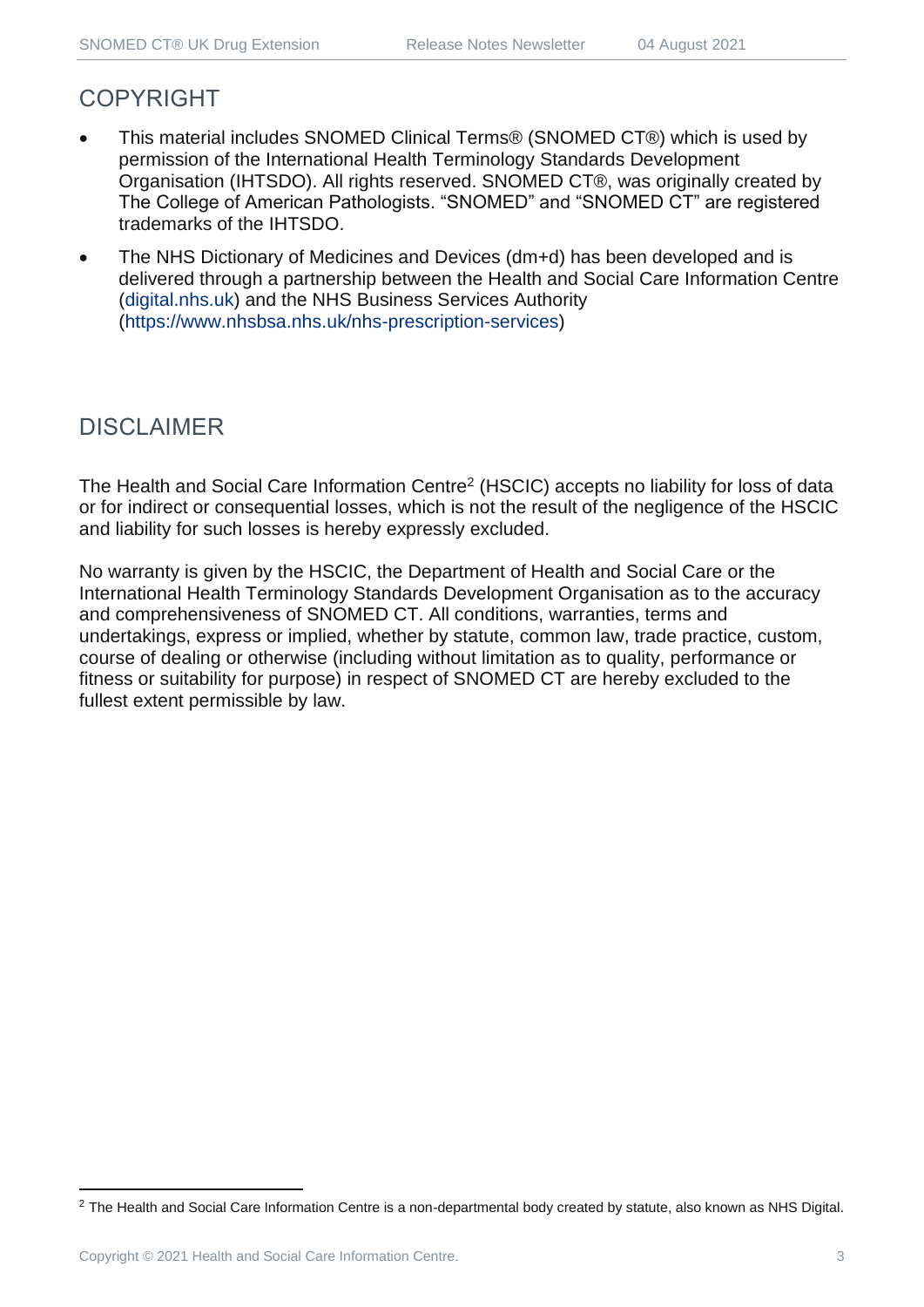## **1 Comments on current content:**

## **1.1 Dose forms**

With respect to Editorial Policy it is important to emphasise:

#### **1.1.1 Patches**

- Strength is usually expressed as the amount of 'active drug' (by weight) released over x hours (e.g. per hour or per 24 hours)
- The intended duration of usage of a patch is not identified at VMP or AMP level i.e. a transdermal estradiol patch releasing 50mcg/24hours would be represented by the same VMP whether it is intended for twice weekly usage or weekly usage
- No distinction is made to differentiate the type of drug reservoir utilised although this may be relevant in certain off-license indications.

#### **1.1.2 Injections**

Due to the need to add more information to the dose form in dm+d injections are expressed as e.g. powder and solvent for injection etc rather than merely injection. However, the need to pick a dose form of this complexity may be prohibitive in secondary care prescribing where the prescriber merely wishes to prescribe an 'injection'.

Within the guidance for secondary care there is outlined the means for prescribers to prescribe at the more abstract level (injection). Please refer to the Secondary Care Implementation Guidance for details, in the 'Implementation Guidance' section of the [dm+d](https://www.nhsbsa.nhs.uk/pharmacies-gp-practices-and-appliance-contractors/dictionary-medicines-and-devices-dmd)  [website.](https://www.nhsbsa.nhs.uk/pharmacies-gp-practices-and-appliance-contractors/dictionary-medicines-and-devices-dmd)

#### **1.1.3 Injections for intraspinal use**

Injections licensed for intraspinal administration are not differentiated at VMP level in dm+d. In addition a number of products that may be given by this route are unlicensed specials. For prescriptions requiring a product to be given by these high risk routes it is necessary that the suitability of the product to be administered is confirmed at the point of dispensing and/or administration.

#### **1.1.4 Alcoholic vs aqueous gels**

The base used in cutaneous products is not identified at VMP level in dm+d. This may mean that in order to specify a patients requirements more specifically prescribing at AMP level is more appropriate.

For example:

• Benzoyl peroxide 5% gel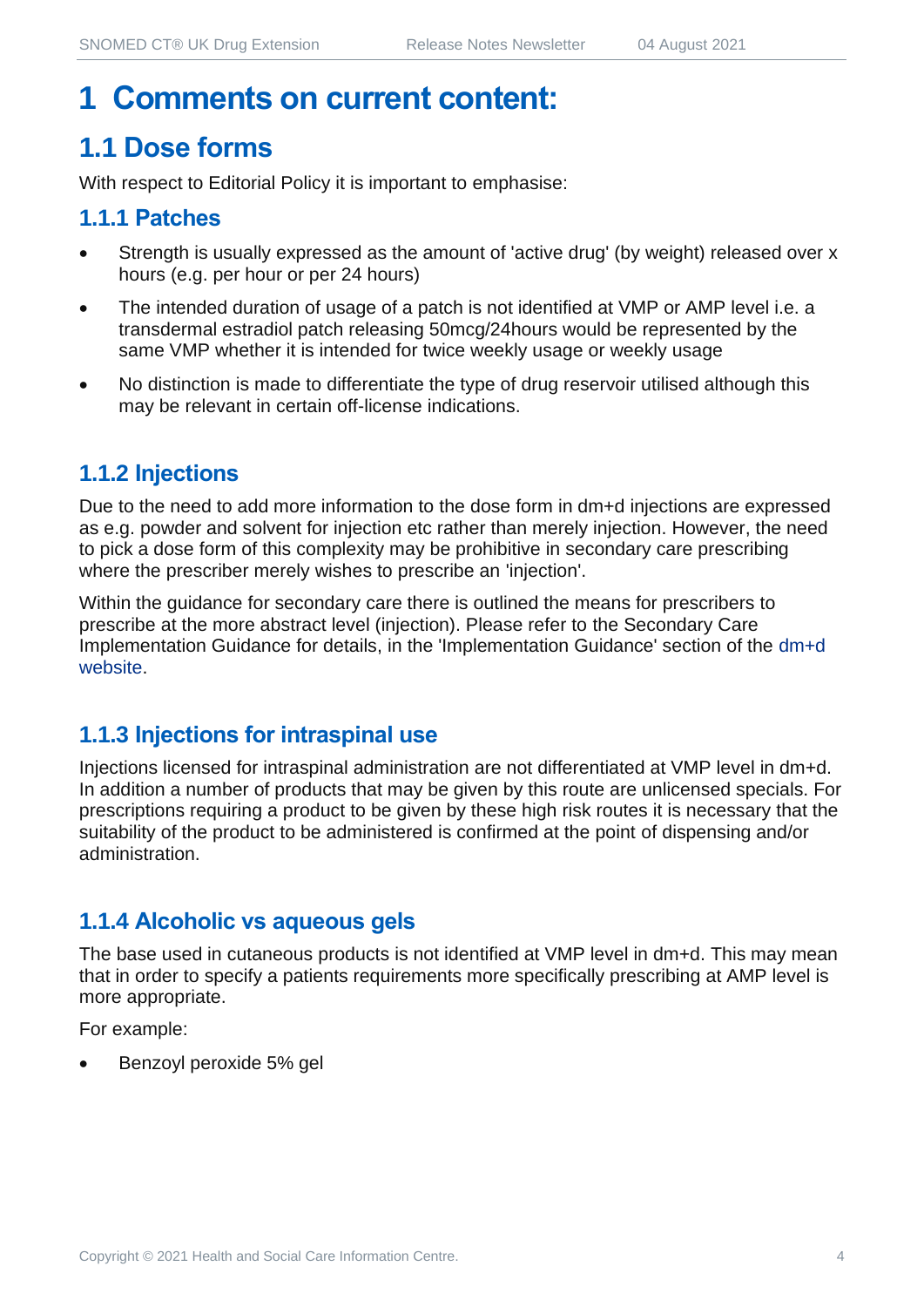#### **1.2 Editorial Policy**

#### **1.2.1 Preservative Free**

The preservative free flag is used to denote the absence of preservative in preservative free *eye drops* only.

Please note:

- the setting of this flag only confirms that preservative is absent from the VMP; a null value does not necessarily indicate that it is present
- **The flag is not applied to any other dose form** i.e. intra-spinal injections are not distinguished (see note above).

#### **1.2.2 Route of administration**

Information on route of administration is provided at VMP level. The information is only provided as a support for decision support and not intended to inform clinicians on usage.

At VMP level routes are merely a superset of the linked AMP licensed routes.

#### **1.2.3 Inclusion of Unit of Measure at VMP**

Semantic normal form patterns for VMP descriptions in dm+d follow the pattern:

**Name Strength** Modification(s) **Form Unit dose** xxx-free(s)

Following this pattern would mean for tablets, capsules etc full description would be:

Atenolol 25mg tablets 1 tablet

To retain these full descriptions would make the descriptions unsuitable for use in a human interface. Therefore the unit dose is left implied (Atenolol 25mg tablets).

There are instances however where the form is insufficiently precise to describe the product and therefore the unit dose is included in the name. These instances include:

The form injection does not fully describe a product therefore the name is qualified with the unit dose form for example: ampoules, vials, pre-filled syringes etc.

E.g. Furosemide 50mg/5ml solution for injection ampoules.

• Other unit dose examples include: Budesonide 250micrograms/ml nebuliser liquid 2ml unit dose vials, Carbenoxalone 1% granules 2g sachets, Benorilate 2g granules sachets.

*See dm+d Editorial Policy for full examples and exceptions to this rule.*

#### **1.2.4 The use of Fully Specified Names and Preferred Terms**

The semantic representation of concepts in dm+d (the dm+d name and dm+d description) may be updated in line with changes to dm+d Editorial Policy, changes to the product name itself or to supplier names. Within the SNOMED CT UK Drug Extension the current dm+d derived description for the core concept classes of VTM, VMP, VMPP, AMP and AMPP becomes the Preferred Term so a change to the dm+d terms would cause the Preferred Term to be updated.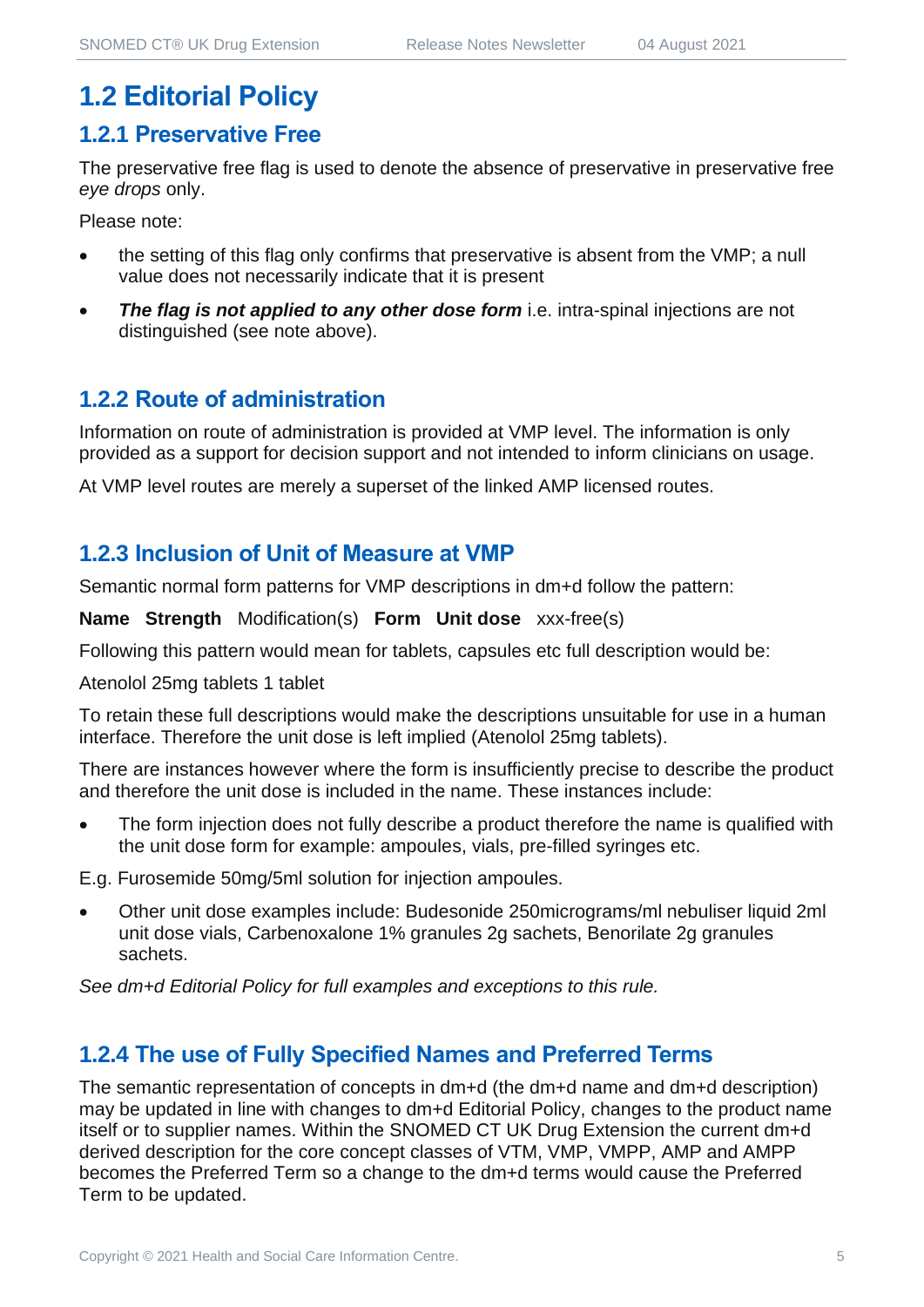Fully Specified Names in SNOMED CT will generally remain unchanged<sup>3</sup>. The differences in Editorial policies between SNOMED CT and dm+d mean that there will be instances where there is a mismatch between the Preferred Term and the Fully Specified Name.

#### **1.2.5 Mechanisms for specifying Descriptions for use in the UK Edition of SNOMED CT- Realm Language Refsets**

A combination of factors such as professional preference, clinical safety & data schema conformance require the use of some supplementary mechanism for Specifying SNOMED CT Descriptions applicable to the UK Edition of SNOMED CT.

From the October 2011 UK Edition, in RF1 an NHS Realm Description Subset was published. With the deprecation of RF1 this is replaced by the National Health Service realm language reference set published in two parts. The "Pharmacy part" as published in the SNOMED CT UK Drug extension and its 'Clinical part' partner in the UK Extension. Together these two encompass the entire SNOMED CT description content and identifies the preferred term to be used in the NHS realm for all SNOMED CT concepts.

In RF2 the refset can be found in the location Refset\Language. National Health Service realm language reference set (pharmacy part) refset ID 999000691000001104

National Health Service realm language reference set (clinical part) refset ID 999001261000000100

#### **1.2.6 Concept Status in dm+d vs Concept status in SNOMED CT**

Where concepts are created in dm+d and an identifier from the SNOMED CT International Release is not available at that time a SNOMED CT UK Drug Extension identifier is allocated. This is released in the dm+d XML data.

When the dm+d concepts are subsequently used to create the SNOMED CT UK Drug Extension it may be that the dm+d derived concept is determined to be a duplicate of a concept now available in the SNOMED CT International Release. In these instances the dm+d derived concept is given a retired status with a relationship to the SNOMED CT International Release concept. In the XML data the dm+d derived concept may remain valid with its original identifier for some time.

There may be instances where a SNOMED CT identifier from the International Release has been allocated to a concept within dm+d and this is subsequently discovered to be inappropriate for the dm+d concept. In this instance the SNOMED CT identifier from the International Release will appear in the dm+d XML format data as a previous identifier. These identifiers from the International Release will appear in the SNOMED CT UK Drug Extension with a status of current.

<sup>3</sup> From the SNOMED CT Technical Reference Guide for the FullySpecifiedName:

Changes in presentation such as changed capitalization, punctuation, spelling or revision due to changes in agreed presentation style are permitted as long as they do not change the specified meaning of the Concept. Some changes to the semantic type shown in parentheses at the end of the FullySpecifiedName may also be considered minor changes if the change in hierarchy does not alter the Concept's meaning.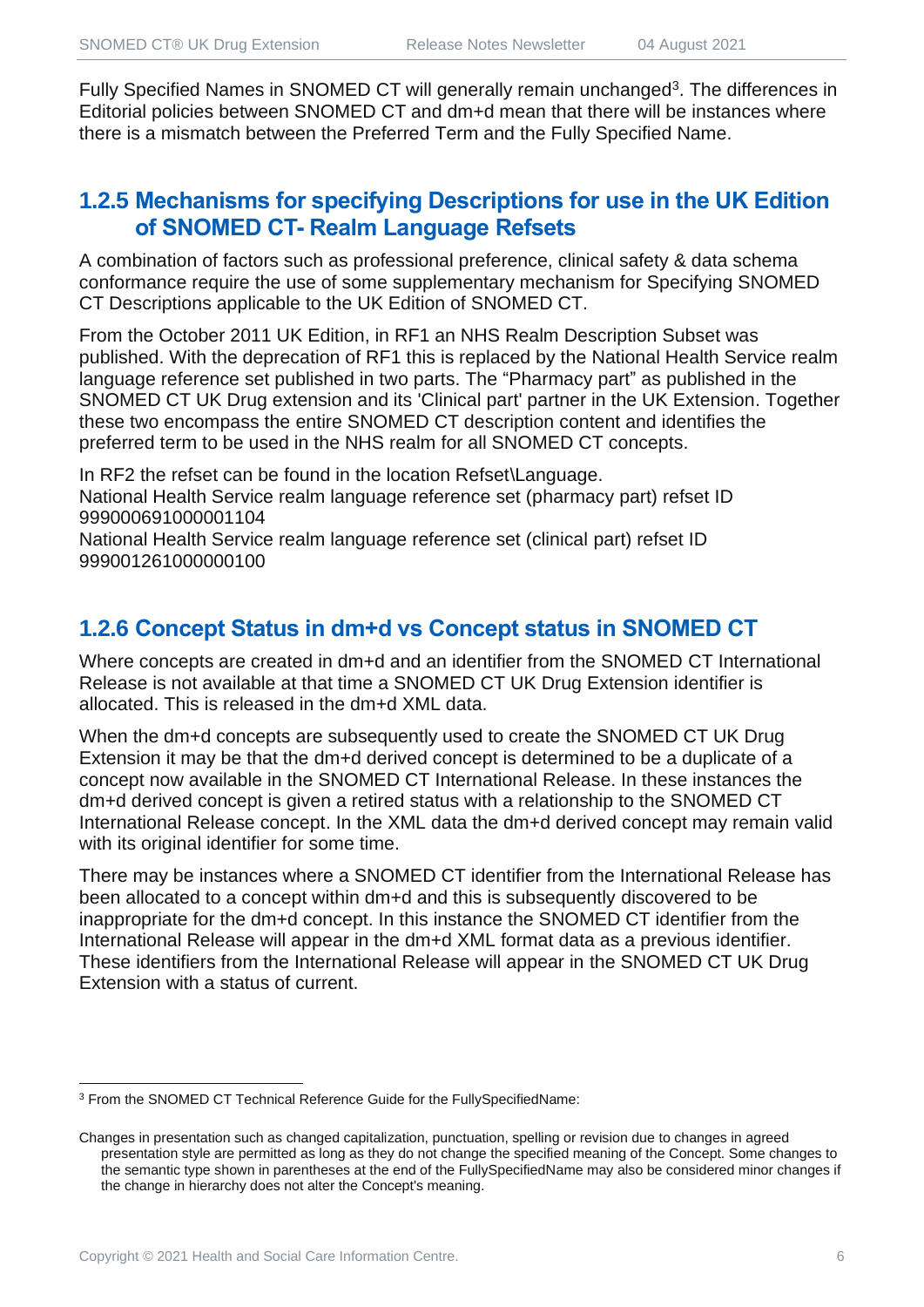## **1.3 Specific Products**

#### **1.3.1 Morphine and Tramadol modified release products**

Because there are no pharmacopoeial standards for oral modified release preparations 12 and 24 hour modified release morphine products are not distinguished at VMP level in dm+d. The same applies to the modified release tramadol products.

Two subsets are provided with the SNOMED CT release distinguishing related AMPs according to current licensed indications. For products where licensed indications are not available, for example, where wholesalers may provide products from several manufacturers and SPCs are not available these products will not be included in the 12 and 24 hour modified release subsets.

Explanation of how these subsets can be utilised within a prescribing framework can be found in the Secondary Care Implementation Guidance, in the 'Implementation Guidance' section of the [dm+d website.](https://www.nhsbsa.nhs.uk/pharmacies-gp-practices-and-appliance-contractors/dictionary-medicines-and-devices-dmd)

#### **1.3.2 Valproic acid vs valproate semisodium**

We have taken advice and clinically the active moiety for these products is the same and so they are not differentiated at VMP level. The two brands available have different indications so it may be necessary for the prescriber to specify the brand required to ensure they are prescribing within the details of the product license.

This may be an issue for other products such as cyproterone acetate where two brands exist with different indications for use.

#### **1.3.3 Concentrate and 'High Strength' Morphine and Methadone**

dm+d does not identify concentrate or 'high strength' morphine or methadone products as such in the VMP term. Consideration should be given to how these products are displayed in picking lists to reduce the risk of mis-selection where multiple strengths are available.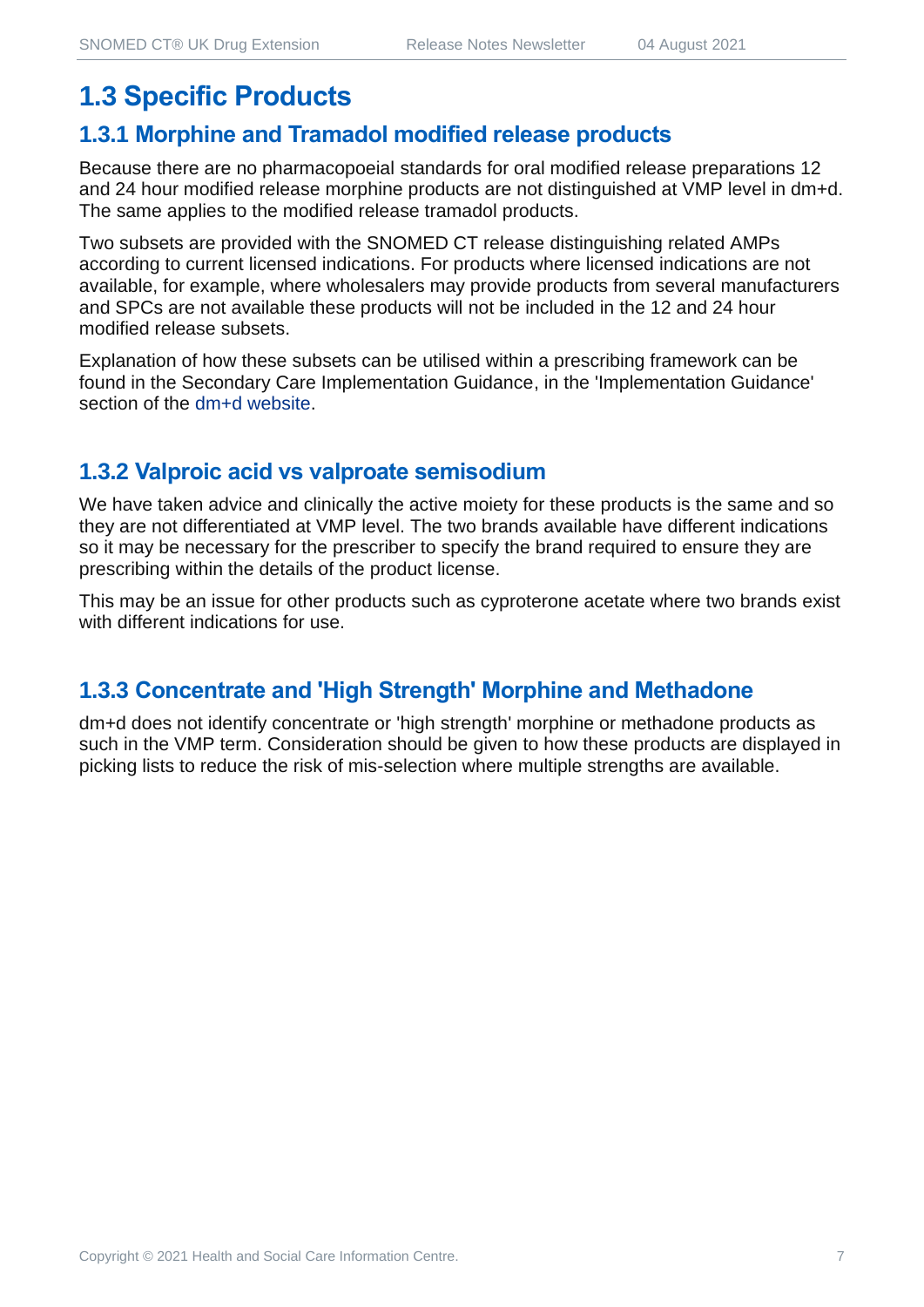## **1.4 Other Information**

#### **1.4.1 Duplicated SNOMED IDs**

It is a basic principle of terminology that concept identifiers should not be reused. Due to a process error in 2006 a small number of SNOMED IDs were issued twice in dm+d. The concepts bearing these duplicated identifiers have all been invalidated and license holders were notified at the time. However it is recognised that since that time a number of new licenses have been issued and so a list of the duplicated identifiers and the terms is provided here for information.

| ID                                  | dmd_name                                                                                               | conceptType |
|-------------------------------------|--------------------------------------------------------------------------------------------------------|-------------|
| 9854411000001103                    | Smartflow drainable night drainage bag NB2 2litre, AMPP<br>120cm tube (Manfred Sauer UK Ltd) 10 device |             |
|                                     | 9854411000001103 Medium chain triglycerides - invalid                                                  | <b>VTM</b>  |
|                                     | 9854511000001104 Calcium + Magnesium                                                                   | <b>VTM</b>  |
|                                     | 9854511000001104 Gel-X tablets (Oakmed Ltd)                                                            | AMP         |
|                                     | 9854611000001100 Ostomy discharge solidifying agents 140 tablet                                        | <b>VMPP</b> |
| 9854611000001100  lchthammol + Zinc |                                                                                                        | <b>VTM</b>  |
| 9854711000001109                    | Gel-X tablets (Oakmed Ltd) 140 tablet                                                                  | <b>AMPP</b> |
|                                     | 9854711000001109 Amiloride + Cyclopenthiazide - invalid                                                | <b>VTM</b>  |
| 9854911000001106                    | Meglumine amidotrizoate + Sodium amidotrizoate<br>- invalid                                            | <b>VTM</b>  |
|                                     | 9854911000001106  International normalised ratio testing strips 24 strip VMPP                          |             |

#### **1.4.2 Subset Information**

Information relating to the scope and status of subsets contained in the SNOMED CT UK Drug Extension can now be found at the [Data Dictionary for Care \(DD4C\).](https://dd4c.digital.nhs.uk/dd4c/)

#### **1.4.3 RF2 module dependency**

Several back-dated changes were made to the module dependency reference set (900000000000534007) in the release of 1 April 2017.

Modules effective as at 2016-12-07 and 2017-01-04 that are stated incorrectly as being dependent on modules effective as at 2016-01-31 or 2016-04-01 have had those target effective times corrected to 2016-07-31 or 2016-10-01 respectively.

For effective times 2006-05-01 onwards, dates representing the dependency of the SNOMED CT United Kingdom Edition reference set module (999000031000000106) on the SNOMED CT United Kingdom drug extension module (999000011000001104) have been updated to align with the dates representing the dependency of the SNOMED CT United Kingdom Edition module (999000041000000102) on the SNOMED CT United Kingdom drug extension module (999000011000001104).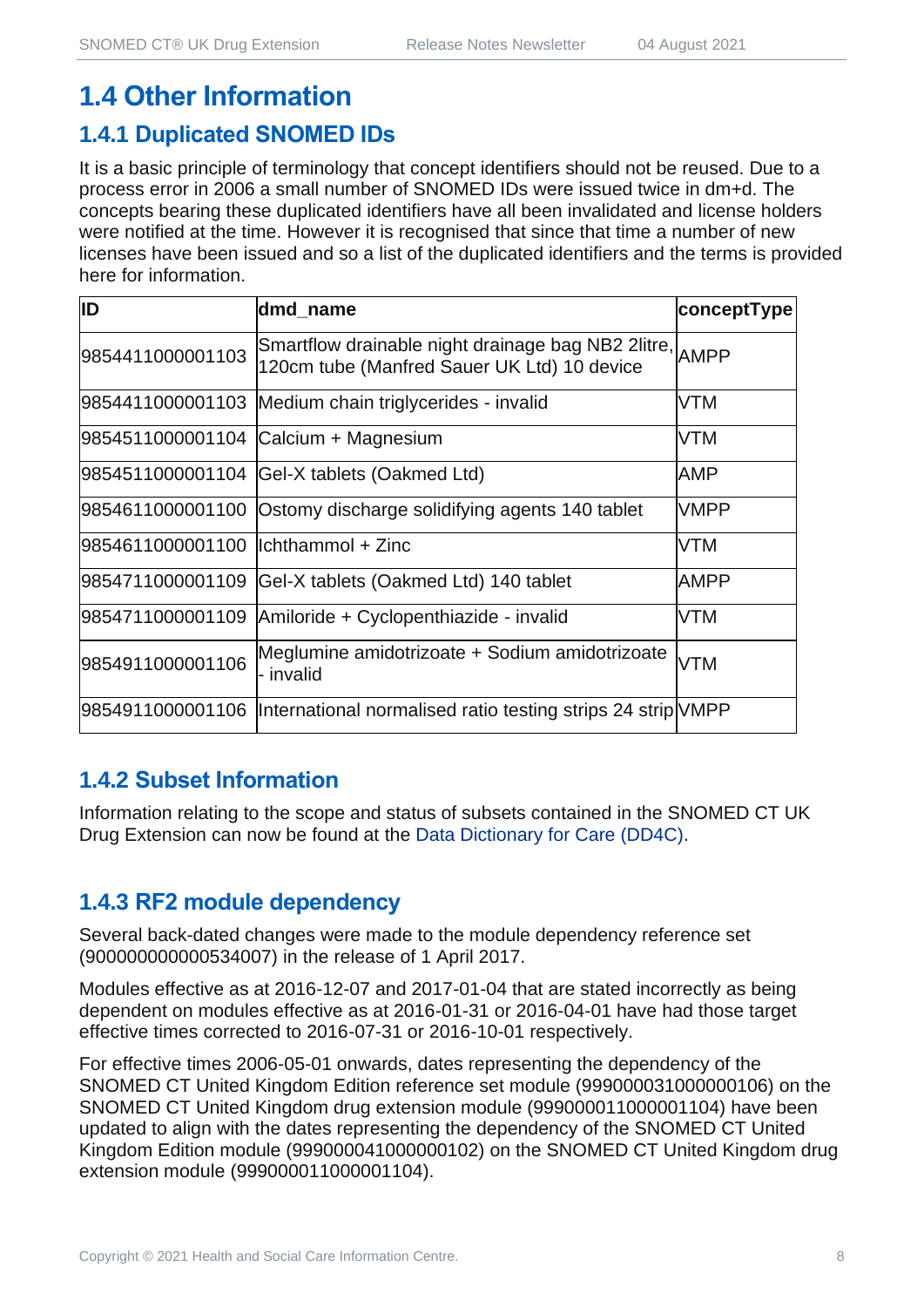For effective times before 2011-04-01, dates representing dependency on the SNOMED CT model component module (900000000000012004) have been updated to align with the single effective date (2002-01-31) of the model component module which remained unchanged during that period.

For effective times before 2004-01-31, in the release of 1 April 2017, dependencies were exhaustively represented. These included the missing immediate dependencies of the SNOMED CT United Kingdom drug extension module (999000011000001104) and of the SNOMED CT United Kingdom drug extension reference set module (999000021000001108) during that period. In the release of 1 April 2018, all dependency entries effective before 2004-01-31 were removed to reflect the SNOMED CT United Kingdom Edition baseline effective time of 2004-01-31.

#### **1.4.4 RF2 association references**

In the release of 21 March 2018, references in the WAS A association reference set (900000000000528000) to an unreleased component (reference effective as at 2015-04-02 and inactivated 2015-04-29) were removed.

In the release of 1 April 2018, references in the MOVED FROM association reference set (900000000000525002) effective as at 2010-03-10, but with a target component effective from 2010-04-01, have had the effective time corrected to 2010-04-01.

In the release of 4 September 2019, NHS Digital released a new dm+d specific association reference set:

• 10991000001109|NHS dictionary of medicines and devices association type reference set|

This refset provides a link between Inactive SNOMED CT concepts that are still in use in dm+d and their Active replacement in the SNOMED CT UK drug Extension release.

#### **1.4.5 NHS dm+d (dictionary of medicines and devices) realm language reference set**

The NHS dm+d realm language reference set has now been fully superseded by the NHS realm language reference set (pharmacy part).

In October 2019 NHS Digital stated their intent to withdraw the NHS dm+d (dictionary of medicines and devices) realm language reference set.

In the 29.1.0 15-Apr-2020 release NHS Digital set every member of the NHS dm+d realm language reference set as Inactive.

The metadata concept 999000671000001103 |National Health Service dictionary of medicines and devices realm language reference set (foundation metadata concept)|

remained Active. It will be inactivated in the 31.5.0 March 2021 release.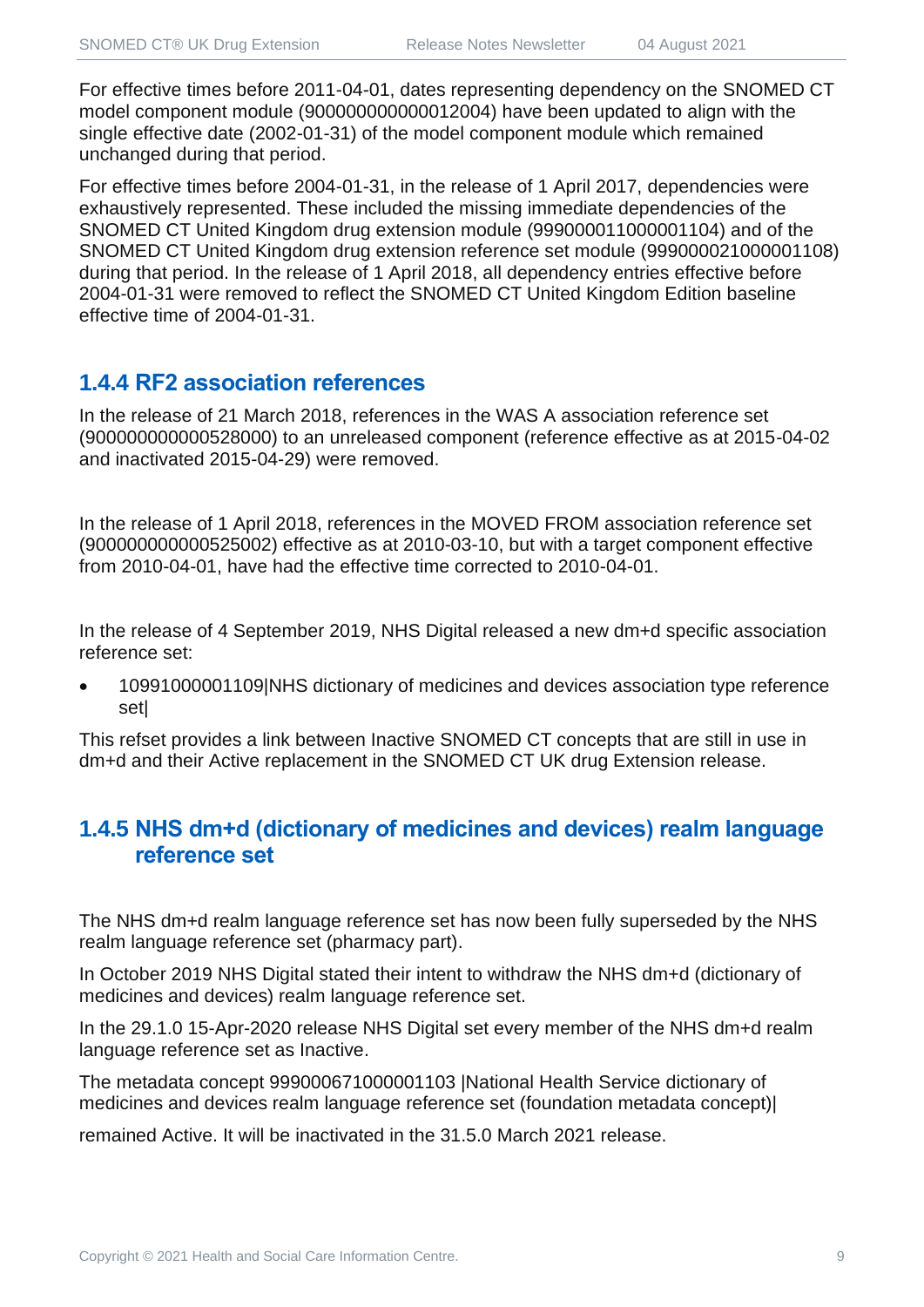#### **1.5 Work in Progress**

#### **1.5.1 Medical Devices Dictionary (MDD)**

Work is in progress on expanding the population of medical devices in dm+d.

Currently only those devices reimbursable in Primary Care (appliances) are routinely populated in MDD. Work on the MDD will potentially impact on these appliances with respect to more appliances being described at VMP level and some change in textual descriptions.

More information will be provided as it comes available.